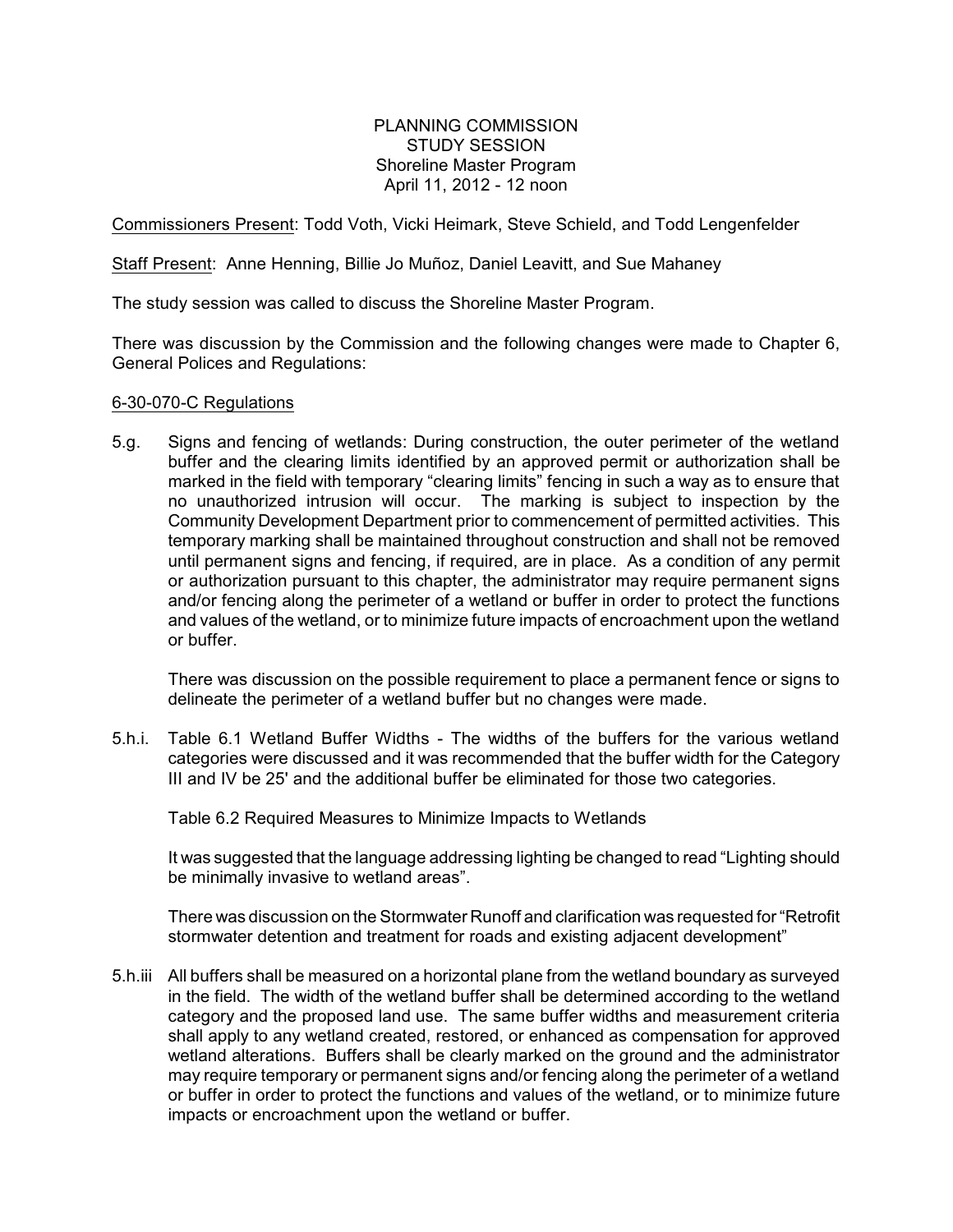It was pointed out that measuring the wetland boundary on a horizontal plane could create problems in areas such as Crestview where there is a very steep drop off to the lake. It was recommended that the wetland boundary follow the topography of the land in those areas.

It was also recommended that to maintain consistency the reference to temporary be deleted.

5.h.viii.2. Removal of plants that represent a hazard to safety, security, or shoreline ecological functions (including noxious weeds), provided those plants are replaced under the direction of a qualified wetlands specialist with appropriate native species from the recommended list (See Chapter 14). Trees shall be replaced at a ratio of 2:1 for younger trees and 4:1 for mature trees.

It was decided that "wetland specialist" should be replaced with "professional".

7.b. All development work shall remain stopped until a restoration plan is submitted by the responsible party and approved by the City. Such a plan shall be prepared by a qualified professional using the currently accepted scientific principles and shall describe how the actions proposed meet the minimum requirements described below. The Administrator shall, at the violator's expense, seek expert advice in determining the adequacy of the plan. Inadequate plans shall be returned to the applicant or violator for revision and resubmittal.

It was requested that "responsible party" be changed to "property owner or authorized agent".

7.e ...The civil penalty shall be assessed at a maximum rate of \$250 per day per violation.

It was requested that rather than having a dollar amount, this provision be changed to reference the Municipal Code section, so that the penalty amount would remain consistent.

6-50 Environmental Impacts and Water Quality

# 6-50-020 Policies

4. New septic systems and increased load on existing septic systems should not be allowed, due to water quality impacts of septic systems near the lake.

Some Commissioners were in favor of eliminating this requirement due to the unavailability of city sewer systems in some areas and other Commissioners were in favor of keeping it in order to reduce degradation of the quality of the lake.

Staff pointed out that the Department of Ecology requested the city address septic systems in the Shoreline Master Plan.

It was recommended that the requirement be eliminated.

12. All new and expanded uses in shoreline jurisdiction shall be connected to City sewer. Septic tanks and on-site disposal systems shall not be allowed for new or expanded uses within the shoreline jurisdiction.

This should be eliminated to be consistent with the elimination of #4.